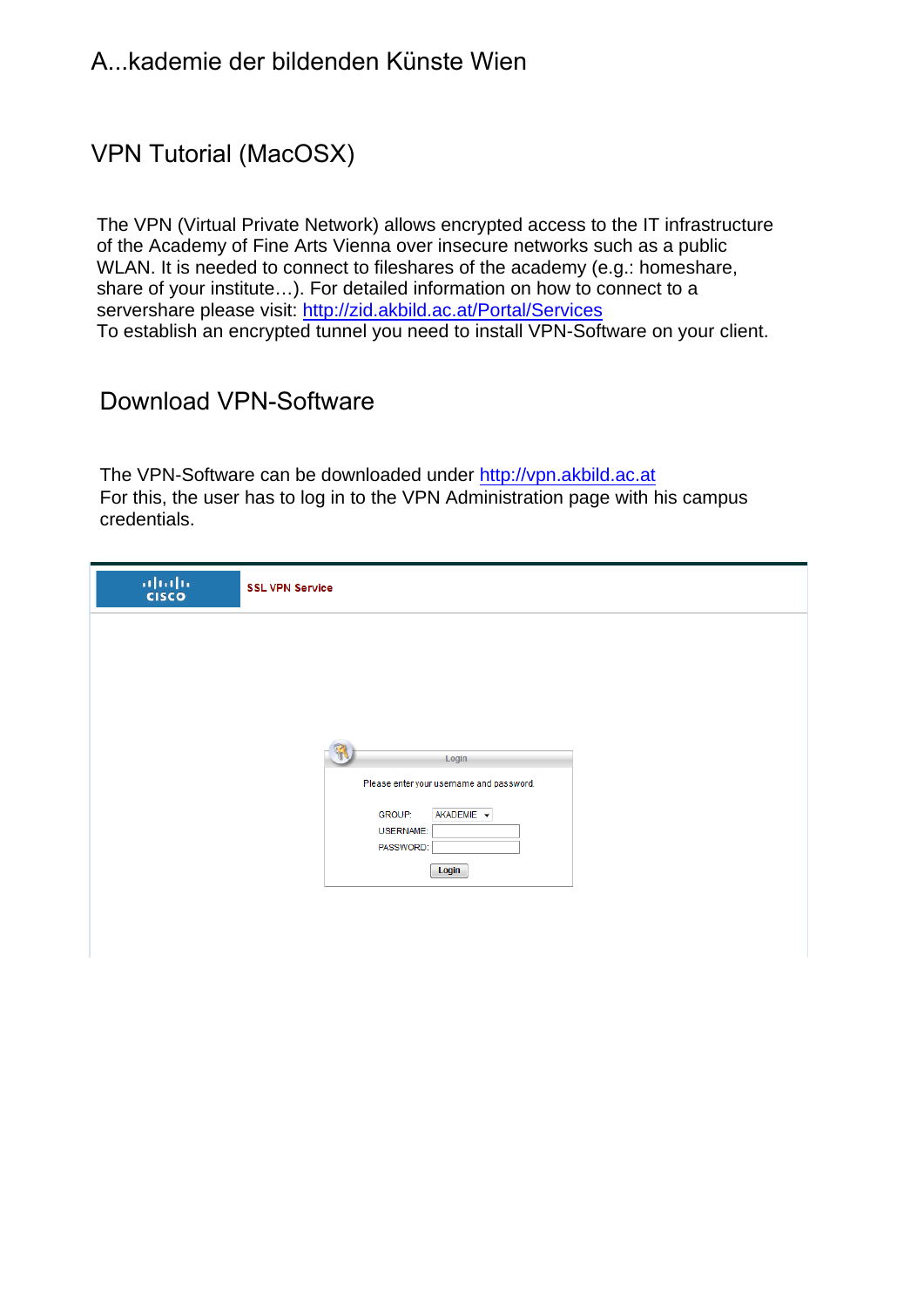A window for manual installation will be displayed. By clicking on *AnyConnect VPN* you can download the software.

| ahdh<br><b>CISCO</b>                                                       | <b>AnyConnect Secure Mobility Client</b>                                                                                 |
|----------------------------------------------------------------------------|--------------------------------------------------------------------------------------------------------------------------|
| WebLaunch<br>Platform<br><b>Detection</b><br>- ActiveX<br>- Java Detection | Attempting to use Java for Installation<br>Sun Java applet has started. This could take up to 60<br>seconds. Please wait |
| - Java<br>- Download<br>- Connected                                        | Download<br>Help                                                                                                         |

| altala<br><b>CISCO</b>        | <b>AnyConnect Secure Mobility Client</b>                                                                                                                  |
|-------------------------------|-----------------------------------------------------------------------------------------------------------------------------------------------------------|
| WebLaunch                     | <b>Manual Installation</b>                                                                                                                                |
| Platform<br><b>Detection</b>  | Web-based installation was unsuccessful. If you wish to<br>install the Cisco AnyConnect Secure Mobility Client, you<br>may download an installer package. |
| - ActiveX<br>- Java Detection | Install module(s) below in the listed sequence. Platforms<br>supported: Mac OS X 10.8+ (Intel)                                                            |
| - Java                        | <b>AnyConnect VPN</b>                                                                                                                                     |
| - Download                    | Alternatively, retry the automatic installation.                                                                                                          |
| - Connected                   |                                                                                                                                                           |
|                               | Download<br>Help                                                                                                                                          |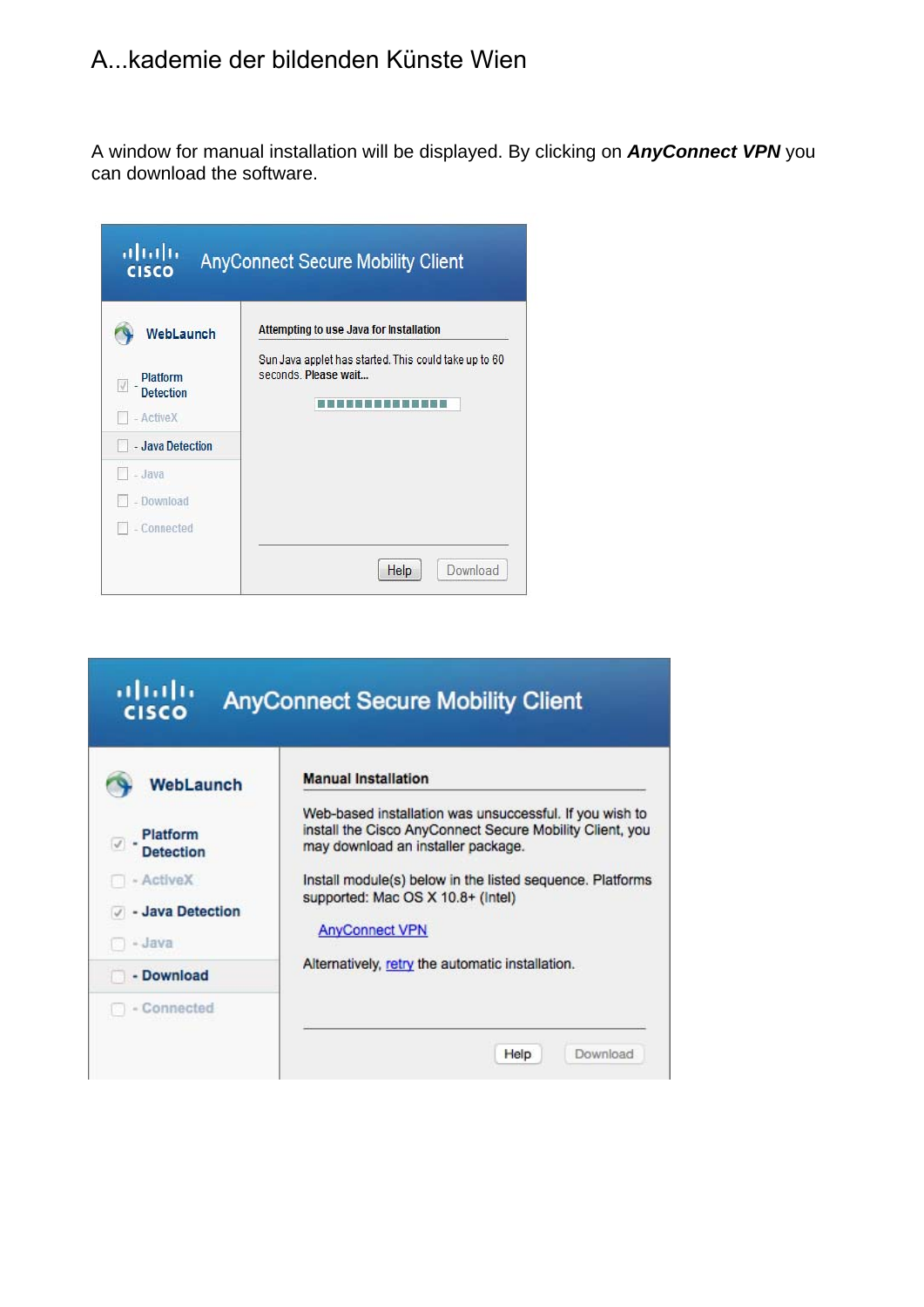### Installation VPN Software

*Notice***:** You must have administrator rights on the computer to be able to perform the installation.

Run the downloaded file (located in the download folder).

Click "*Next*" in the Setup Wizard to get to the next installation step.

|                         | Willkommen bei: AnyConnect Secure Mobility Client                                                      |
|-------------------------|--------------------------------------------------------------------------------------------------------|
| Einführung              | Sie werden durch alle Schritte geführt, die für die Installation<br>dieser Software erforderlich sind. |
| Lizenz                  |                                                                                                        |
| Zielvolume<br>auswählen |                                                                                                        |
| Installationstyp<br>۰   |                                                                                                        |
| Installation            |                                                                                                        |
| Zusammenfassung         |                                                                                                        |
| ajnajn<br><b>CISCO</b>  |                                                                                                        |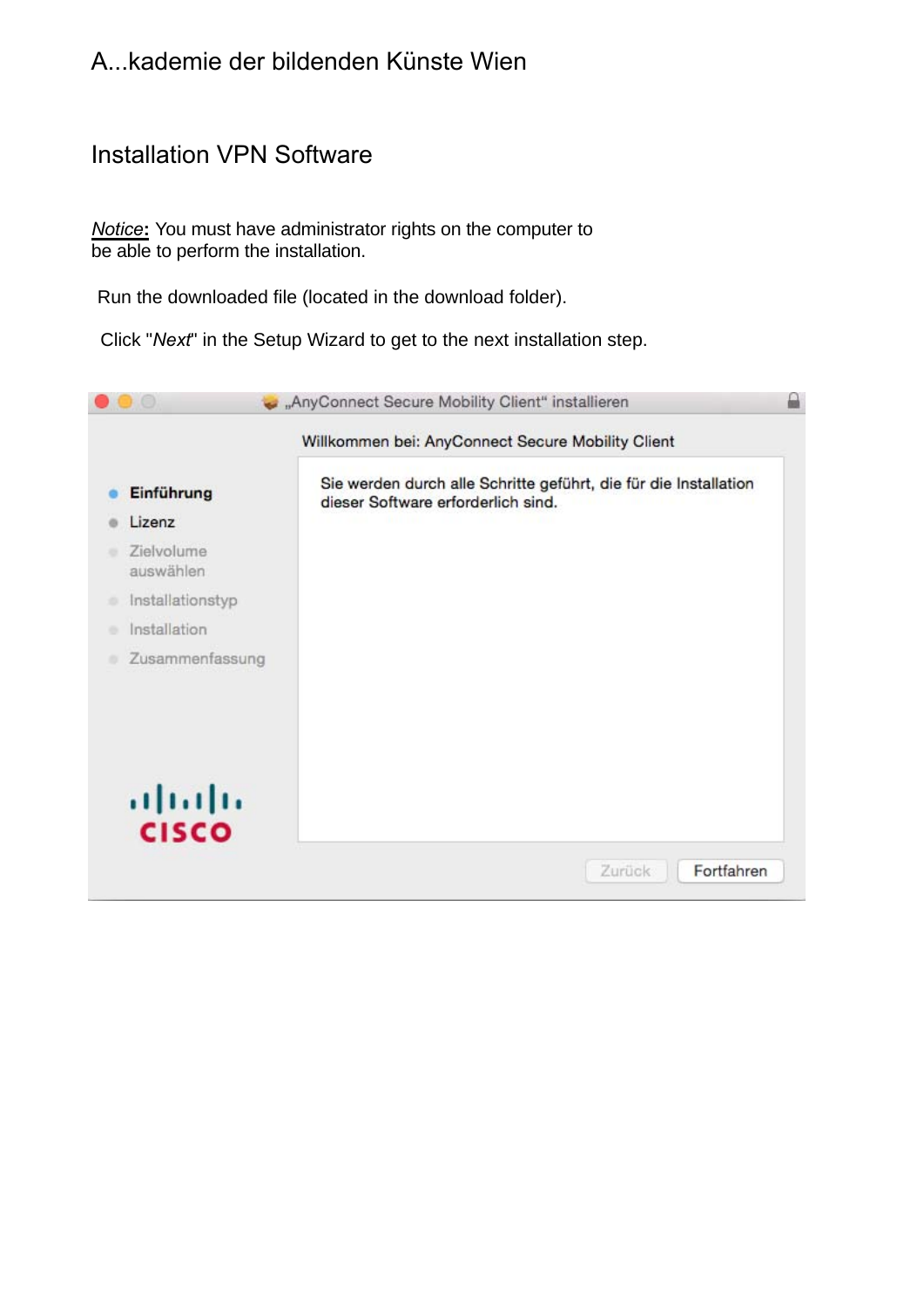Click "*Next*" in the next windows and then "*Accept*" to accept the License Agreement.

|                           | Softwarelizenzvertrag                                                                                                                                                                                                                                                                                                                                                                                                                                                                                                                                                                                                                                                                                                                                                                                                                                                                                                                                                                                                                                          |
|---------------------------|----------------------------------------------------------------------------------------------------------------------------------------------------------------------------------------------------------------------------------------------------------------------------------------------------------------------------------------------------------------------------------------------------------------------------------------------------------------------------------------------------------------------------------------------------------------------------------------------------------------------------------------------------------------------------------------------------------------------------------------------------------------------------------------------------------------------------------------------------------------------------------------------------------------------------------------------------------------------------------------------------------------------------------------------------------------|
| Einführung                | <b>Supplemental End User License Agreement for</b><br>AnyConnect® Secure Mobility Client v4.x and other VPN-<br>related Software                                                                                                                                                                                                                                                                                                                                                                                                                                                                                                                                                                                                                                                                                                                                                                                                                                                                                                                               |
| Lizenz                    | <b>IMPORTANT: READ CAREFULLY</b>                                                                                                                                                                                                                                                                                                                                                                                                                                                                                                                                                                                                                                                                                                                                                                                                                                                                                                                                                                                                                               |
| Zielvolume<br>auswählen   | This Supplemental End User License Agreement ("SEULA") contains additional terms and<br>conditions for the Software Product licensed under the End User License Agreement ("EULA")                                                                                                                                                                                                                                                                                                                                                                                                                                                                                                                                                                                                                                                                                                                                                                                                                                                                             |
| Installationstyp          | between You ("You" as used herein means You and the business entity you represent) and Cisco<br>(collectively, the "Agreement"). Capitalized terms used in this SEULA but not defined will have the<br>meanings assigned to them in the EULA. To the extent that there is a conflict between the terms                                                                                                                                                                                                                                                                                                                                                                                                                                                                                                                                                                                                                                                                                                                                                         |
| Installation              | and conditions of the EULA and this SEULA, the terms and conditions of this SEULA will take<br>precedence.                                                                                                                                                                                                                                                                                                                                                                                                                                                                                                                                                                                                                                                                                                                                                                                                                                                                                                                                                     |
| Zusammenfassung<br>ajnijn | In addition to the limitations set forth in the EULA on your access and use of the Software, You<br>agree to comply at all times with the terms and conditions provided in this SEULA.<br>DOWNLOADING, INSTALLING, OR USING THE SOFTWARE CONSTITUTES ACCEPTANCE<br>OF THE AGREEMENT, AND YOU ARE BINDING YOURSELF AND THE BUSINESS ENTITY<br>THAT YOU REPRESENT (COLLECTIVELY, "CUSTOMER") TO THE AGREEMENT. IF YOU DO<br>NOT AGREE TO ALL OF THE TERMS OF THE AGREEMENT. THEN CISCO IS UNWILLING TO<br>LICENSE THE SOFTWARE TO YOU AND (A) YOU MAY NOT DOWNLOAD, INSTALL OR USE<br>THE SOFTWARE, AND (B) YOU MAY RETURN THE SOFTWARE (INCLUDING ANY<br>UNOPENED CD PACKAGE AND ANY WRITTEN MATERIALS) FOR A FULL REFUND, OR, IF<br>THE SOFTWARE AND WRITTEN MATERIALS ARE SUPPLIED AS PART OF ANOTHER<br>PRODUCT, YOU MAY RETURN THE ENTIRE PRODUCT FOR A FULL REFUND. YOUR RIGHT<br>TO RETURN AND REFUND EXPIRES 30 DAYS AFTER PURCHASE FROM CISCO OR AN<br>AUTHORIZED CISCO RESELLER, AND APPLIES ONLY IF YOU ARE THE ORIGINAL END<br><b>USER PURCHASER</b> |

| Ein<br>Liz<br>beenden.<br>Zie<br>aus<br>Lizenz lesen<br>Ins<br>Installation<br>Zusammenfassung | Klicken Sie auf "Akzeptieren", um mit der Installation fortzufahren.<br>Klicken Sie auf "Ablehnen", um die Installation abzubrechen und zu<br>precedence.<br>In addition to the limitations set forth in the EULA on your access and use of the Software, You                                                                                                                                                                                                                                                                                                              | Ablehnen | Akzeptieren | ١N-                                                                                                                                                                                                                                                                                                                                                                                                                                                                                                  |
|------------------------------------------------------------------------------------------------|----------------------------------------------------------------------------------------------------------------------------------------------------------------------------------------------------------------------------------------------------------------------------------------------------------------------------------------------------------------------------------------------------------------------------------------------------------------------------------------------------------------------------------------------------------------------------|----------|-------------|------------------------------------------------------------------------------------------------------------------------------------------------------------------------------------------------------------------------------------------------------------------------------------------------------------------------------------------------------------------------------------------------------------------------------------------------------------------------------------------------------|
|                                                                                                |                                                                                                                                                                                                                                                                                                                                                                                                                                                                                                                                                                            |          |             | and<br>ULA")<br>Cisco<br>re the<br>terms<br>take                                                                                                                                                                                                                                                                                                                                                                                                                                                     |
|                                                                                                |                                                                                                                                                                                                                                                                                                                                                                                                                                                                                                                                                                            |          |             |                                                                                                                                                                                                                                                                                                                                                                                                                                                                                                      |
|                                                                                                |                                                                                                                                                                                                                                                                                                                                                                                                                                                                                                                                                                            |          |             |                                                                                                                                                                                                                                                                                                                                                                                                                                                                                                      |
|                                                                                                |                                                                                                                                                                                                                                                                                                                                                                                                                                                                                                                                                                            |          |             |                                                                                                                                                                                                                                                                                                                                                                                                                                                                                                      |
|                                                                                                |                                                                                                                                                                                                                                                                                                                                                                                                                                                                                                                                                                            |          |             |                                                                                                                                                                                                                                                                                                                                                                                                                                                                                                      |
| albaha                                                                                         | agree to comply at all times with the terms and conditions provided in this SEULA.<br>DOWNLOADING, INSTALLING, OR USING THE SOFTWARE CONSTITUTES ACCEPTANCE<br>OF THE AGREEMENT, AND YOU ARE BINDING YOURSELF AND THE BUSINESS ENTITY<br>THAT YOU REPRESENT (COLLECTIVELY, "CUSTOMER") TO THE AGREEMENT. IF YOU DO<br>NOT AGREE TO ALL OF THE TERMS OF THE AGREEMENT, THEN CISCO IS UNWILLING TO<br>LICENSE THE SOFTWARE TO YOU AND (A) YOU MAY NOT DOWNLOAD, INSTALL OR USE<br>THE SOFTWARE, AND (B) YOU MAY RETURN THE SOFTWARE (INCLUDING ANY<br><b>USER PURCHASER.</b> |          |             |                                                                                                                                                                                                                                                                                                                                                                                                                                                                                                      |
|                                                                                                |                                                                                                                                                                                                                                                                                                                                                                                                                                                                                                                                                                            |          |             |                                                                                                                                                                                                                                                                                                                                                                                                                                                                                                      |
|                                                                                                | <b>CISCO</b>                                                                                                                                                                                                                                                                                                                                                                                                                                                                                                                                                               | Drucken  | Sichern     | UNOPENED CD PACKAGE AND ANY WRITTEN MATERIALS) FOR A FULL REFUND, OR. IF<br>THE SOFTWARE AND WRITTEN MATERIALS ARE SUPPLIED AS PART OF ANOTHER<br>PRODUCT, YOU MAY RETURN THE ENTIRE PRODUCT FOR A FULL REFUND. YOUR RIGHT<br>TO RETURN AND REFUND EXPIRES 30 DAYS AFTER PURCHASE FROM CISCO OR AN<br>AUTHORIZED CISCO RESELLER, AND APPLIES ONLY IF YOU ARE THE ORIGINAL END<br>For purposes of this SEULA, the product You have ordered or enabled is any of the following<br>Zurück<br>Fortfahren |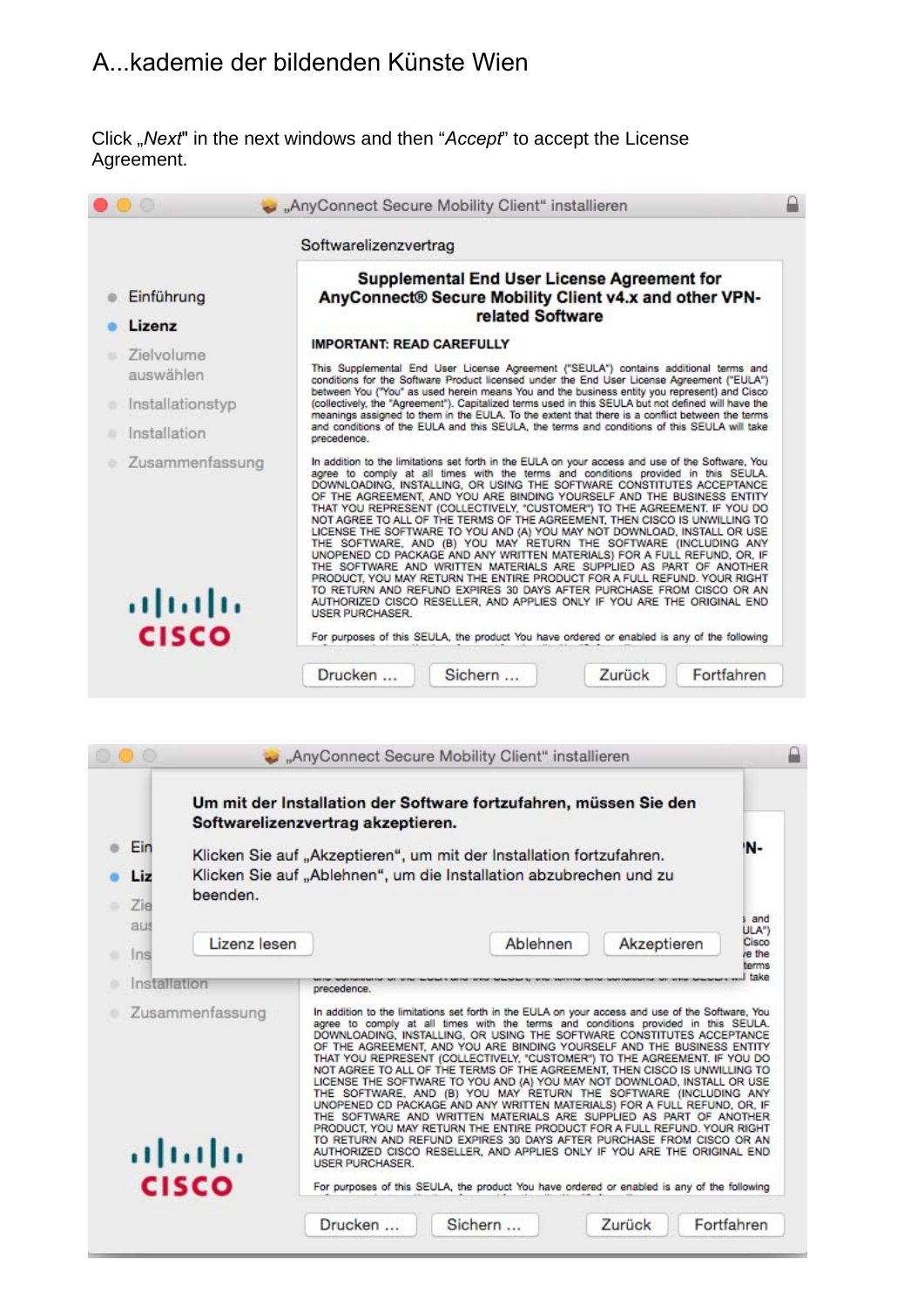Then click "Install" to start the installation.

| $\mathbf{O}$ ( $\mathbf{O}$ | "AnyConnect Secure Mobility Client" installieren                                                                                 |  |
|-----------------------------|----------------------------------------------------------------------------------------------------------------------------------|--|
|                             | Standardinstallation auf "Macintosh HD"                                                                                          |  |
| Einführung<br>Lizenz        | Hierfür werden 14,3 MB Speicherplatz auf Ihrem Computer<br>benötigt.                                                             |  |
| Zielvolume<br>auswählen     | Klicken Sie auf "Installieren", um die Standardinstallation<br>dieser Software auf dem Laufwerk "Macintosh HD"<br>durchzuführen. |  |
| Installationstyp            |                                                                                                                                  |  |
| Installation                |                                                                                                                                  |  |
| Zusammenfassung             |                                                                                                                                  |  |
| afrafra<br><b>CISCO</b>     | Ort für die Installation ändern                                                                                                  |  |
|                             | Installieren<br>Zurück                                                                                                           |  |

After a successful installation, the software can now be found via the spotlight search and is named "*Cisco AnyConnect Secure Mobility Client"*. Start the program, enter "*vpn.akbild.ac.at*" and click "*Connect*". Log in with your AkademieOnline user name and password.

|   | AnyConnect<br><b>Secure Mobility Client</b> | 11111<br><b>CISCO</b> |
|---|---------------------------------------------|-----------------------|
| m | VPN:<br>Ready to connect.                   |                       |
|   | vpn.akbild.ac.at                            | Connect<br>ŵ          |
|   |                                             |                       |
|   |                                             |                       |